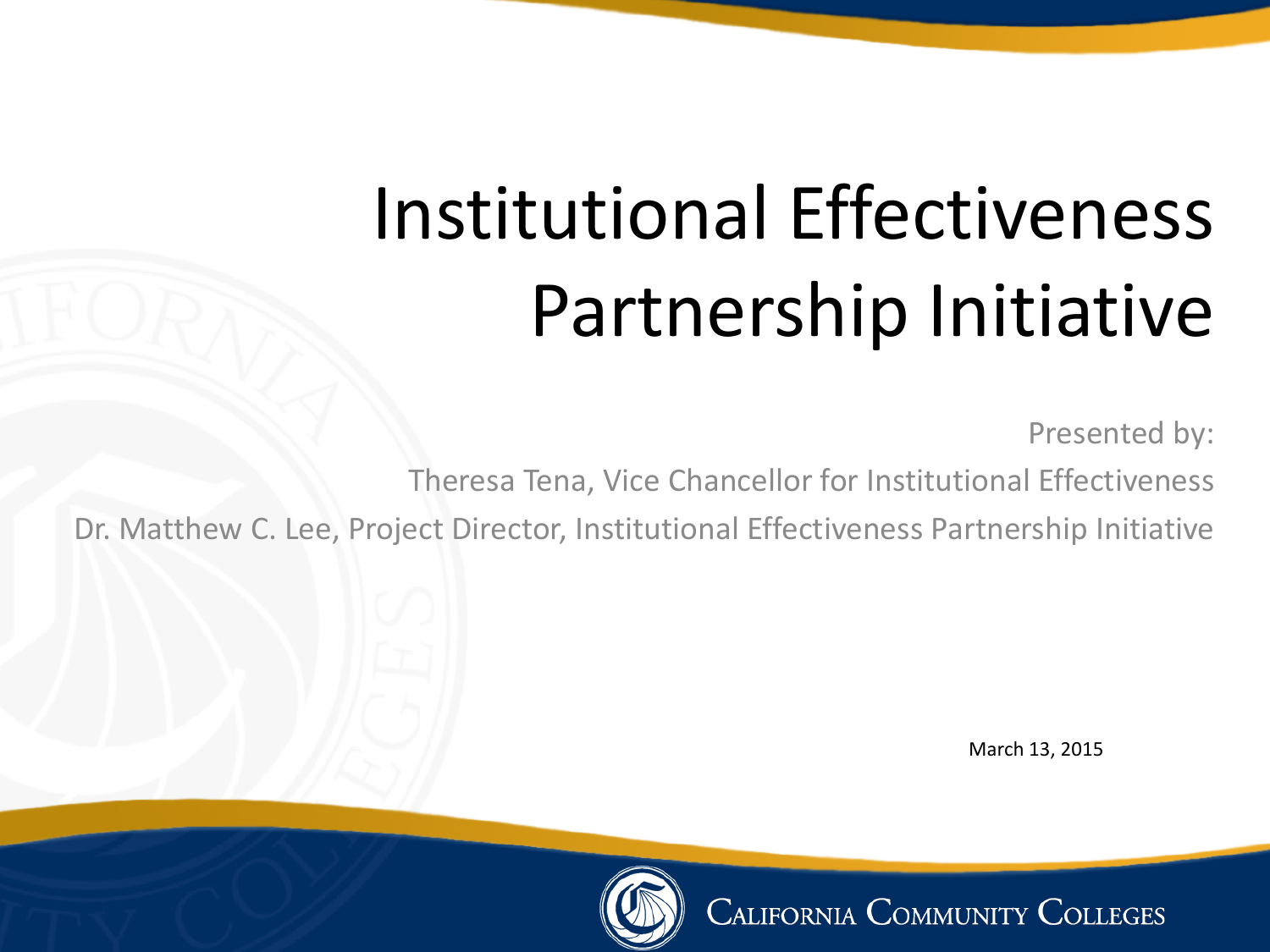#### What Is the Context for Our Efforts?

California Community Colleges Are the Largest, Most Effective and Innovative System of Higher Education in the World!

- Celebrate Hundreds of Innovations from the 112 Community Colleges on Nearly Every Topic Imaginable
- Support Disseminating These Innovations and Effective Practices Throughout the System
- Recognize That 1 in 5 of Nation's Community College Students Attends a California Community College

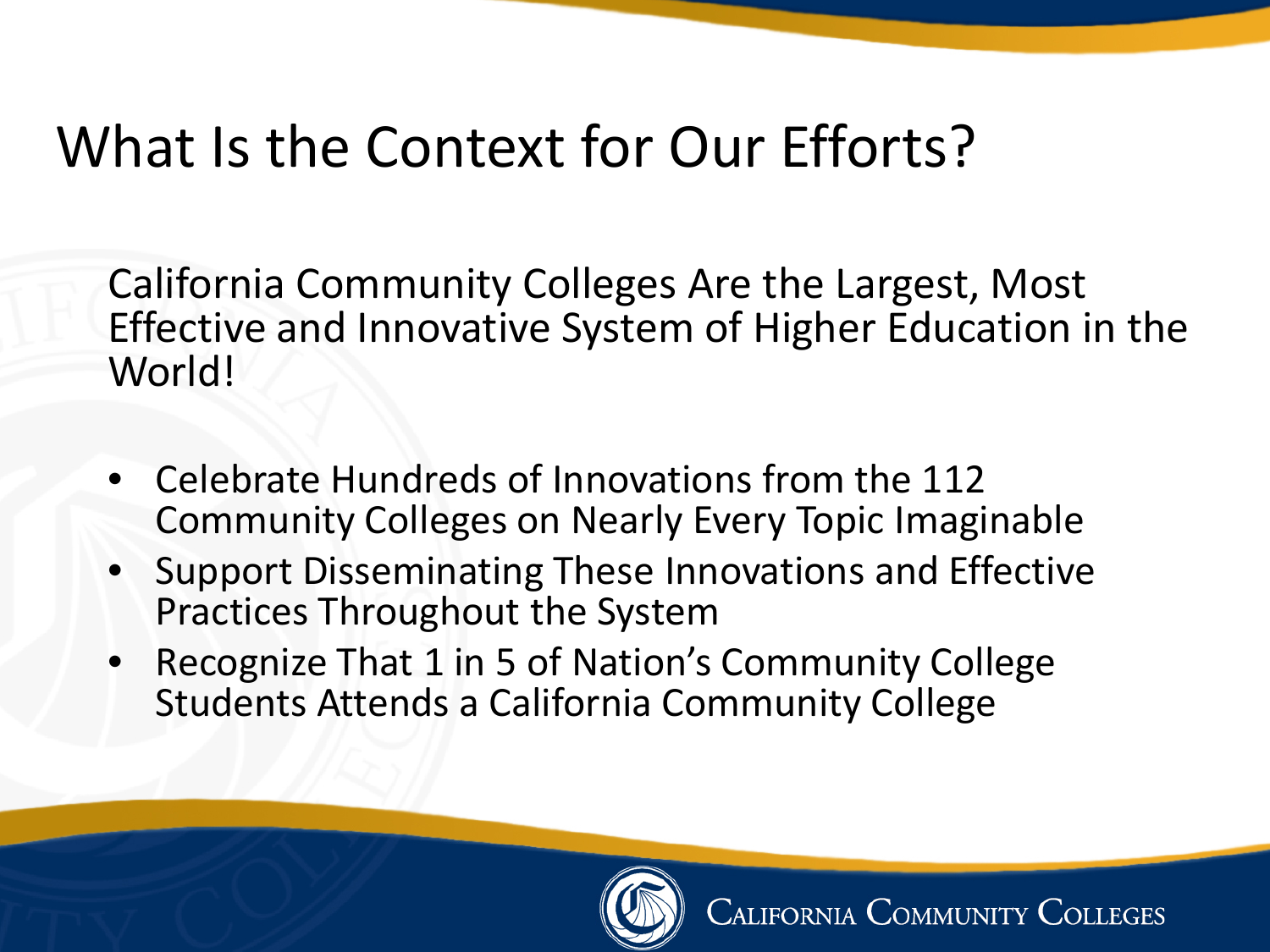#### What Is the Institutional Effectiveness Partnership Initiative? It Is:

- Designed to Advance Community Colleges' Institutional Effectiveness Drawing on Expertise within the System
- Funded by California Community Colleges Chancellor's Office
- A Five-Year Project: December 2014 to June 30, 2019
- \$2.5 million per year

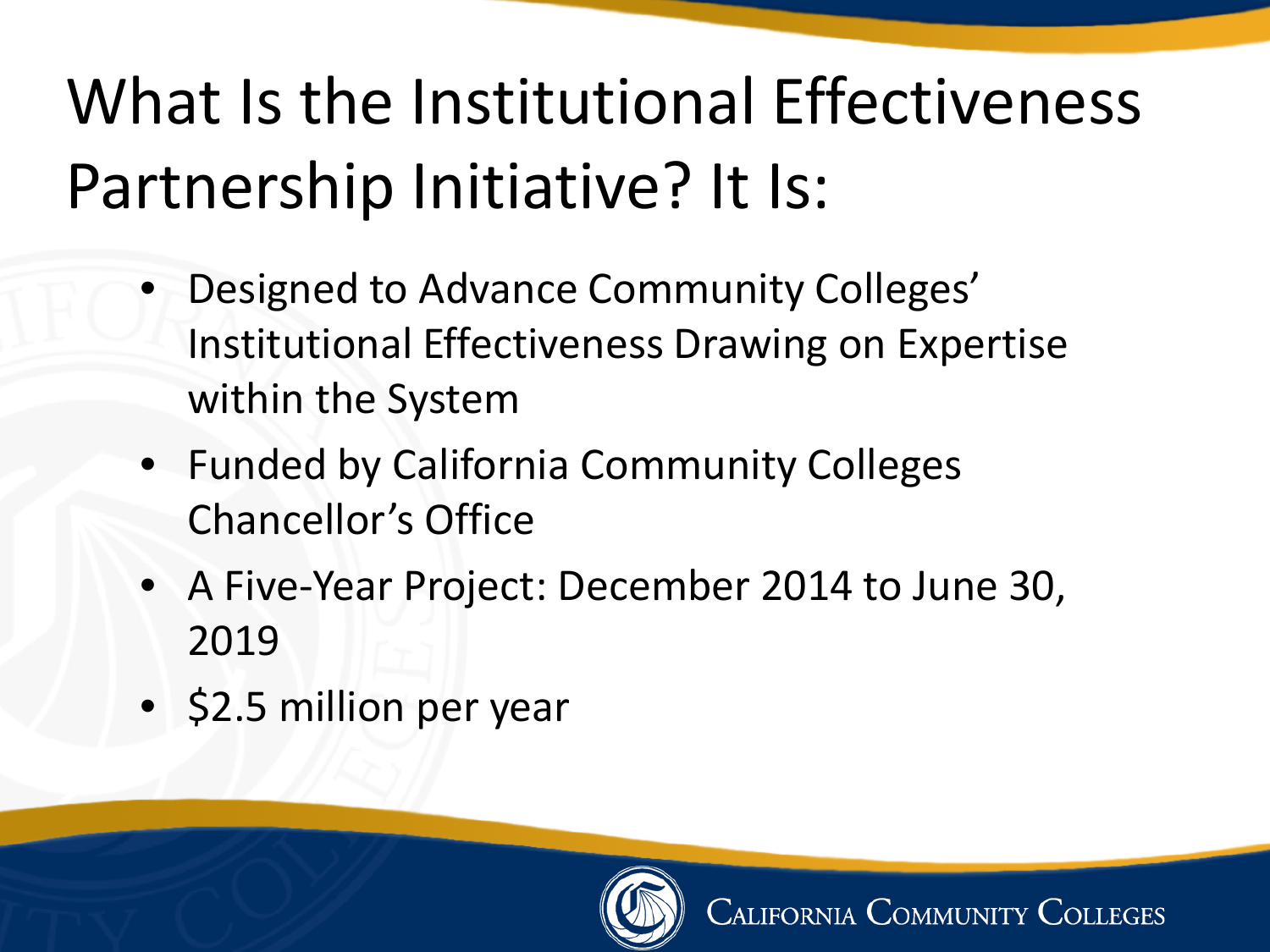## What Are the Desired Outcomes?

- Continue to Strengthen California Community Colleges As the Most Effective System of Higher Education in the World
- Eliminate Accreditation Sanctions and Audit Findings at the Local College Level
- Expand Access for Our Students and Their Attainment of Educational Goals

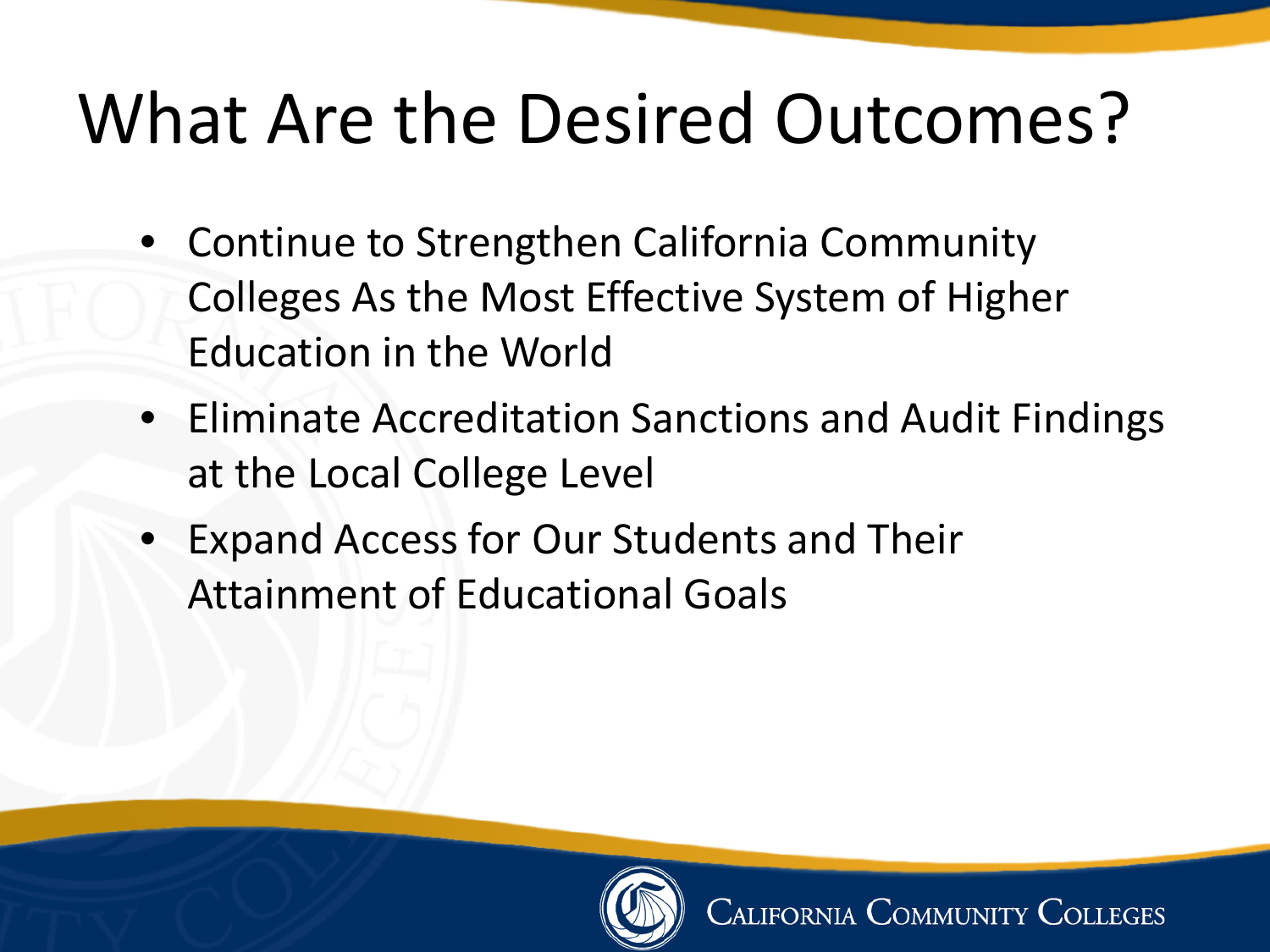#### What Is the Structure of the Initiative?

Executive Committee

- Chancellor's Office
- College of the Canyons
- Foothill College
- Academic Senate for CCC
- Success Center for CCC, Funded by the Kresge Foundation and Administered through the FCCC

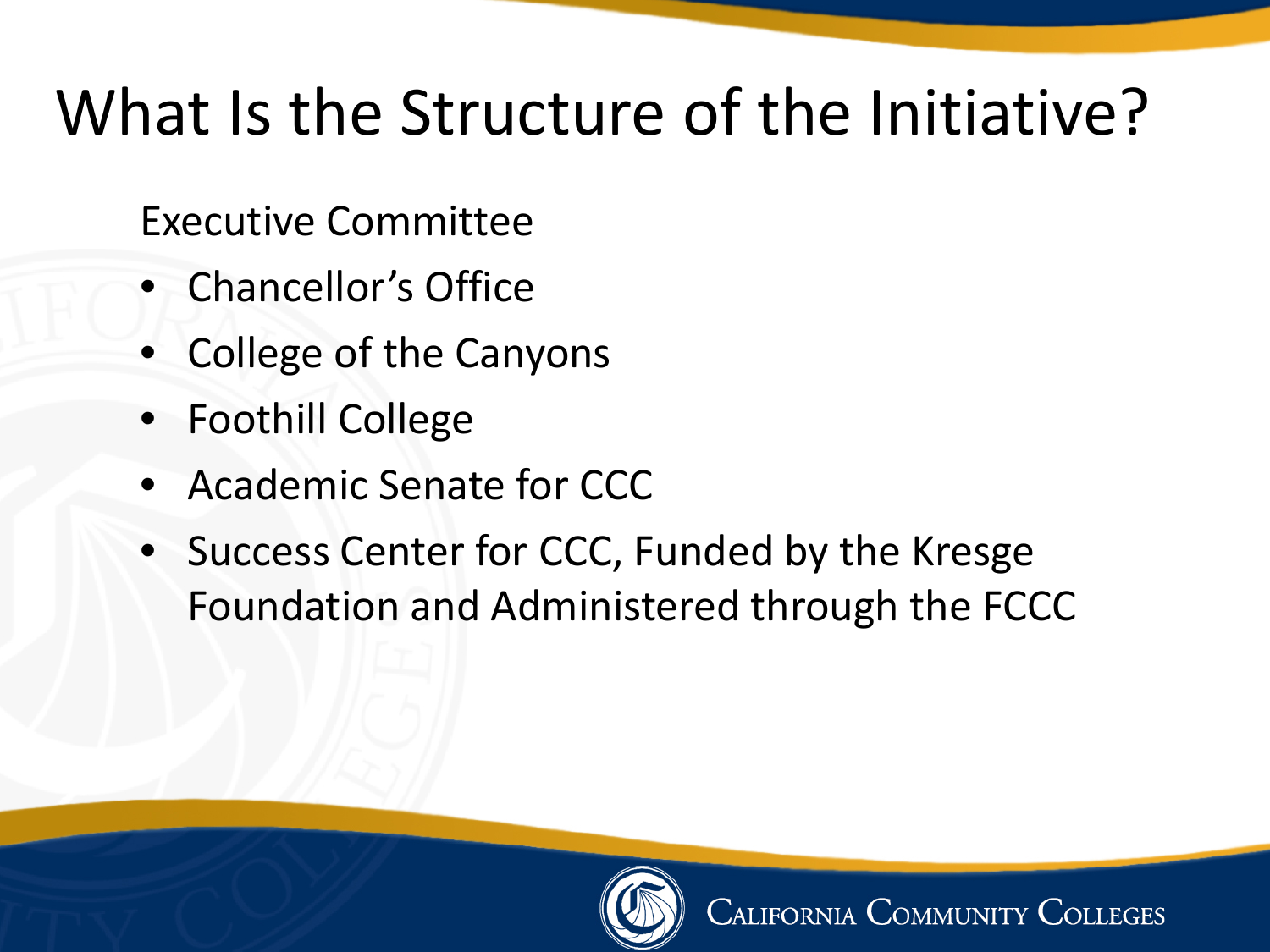# Advisory Committee

- Nominations from 16 Statewide Organizations
- Appointments by the ASCCC
- Advisory Committee Workgroups Provide Input on What's Needed
	- Indicators
	- Technical Assistance Process
	- Professional Development
	- Policy Issues
- Monthly Meetings Began January 26, 2015

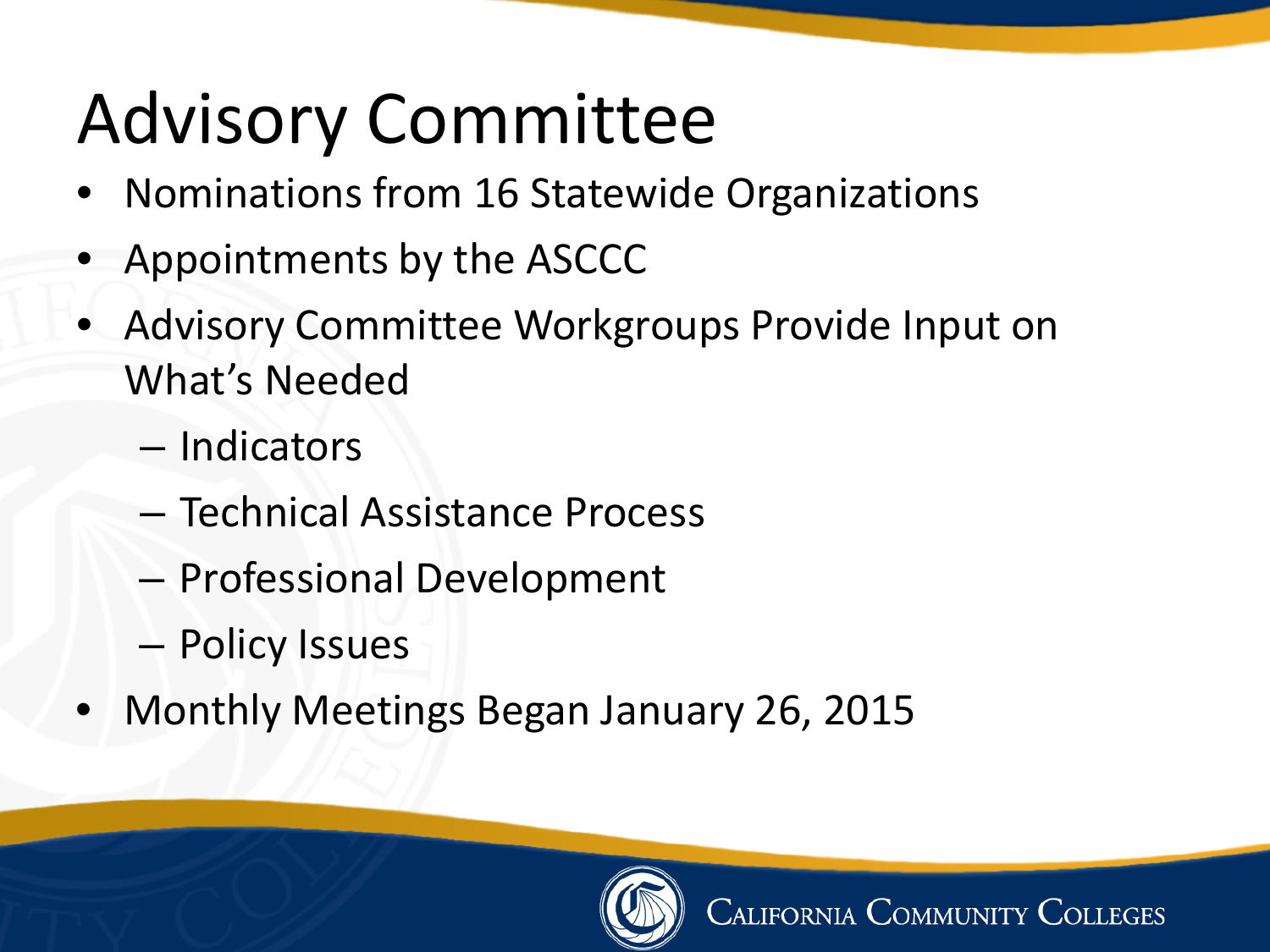#### What Are the Major Components of the IEPI?

- Framework of Indicators
- Professional Development
- Technical Assistance through Partnership Resource Teams (PRTs)
- Advocacy for Systemic and Policy Changes

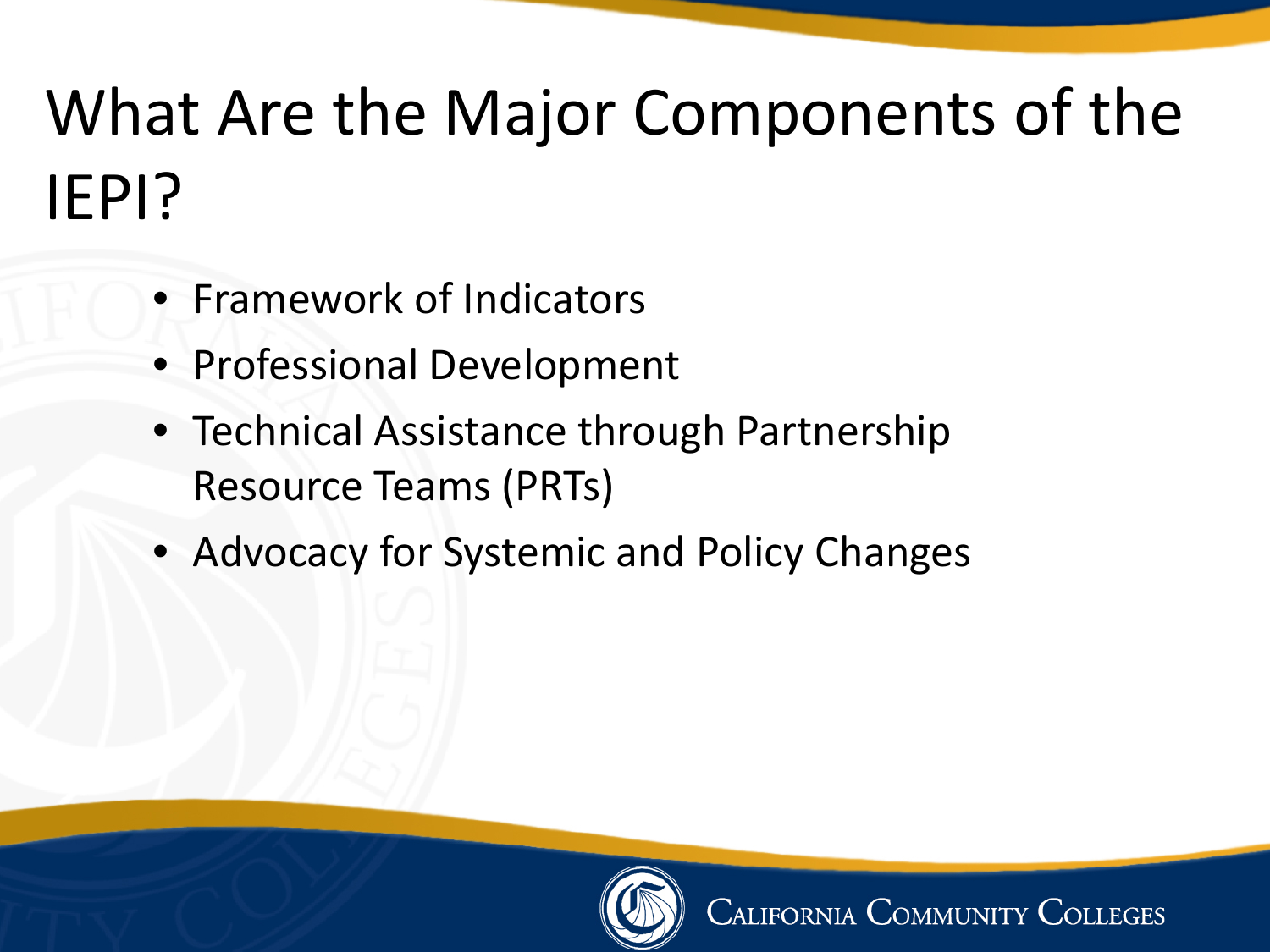#### What Is the Framework of Indicators?

- Is Required by Legislature
- Draws Heavily on Existing Resources for Year 1
- Is Developed by Advisory Committee Workgroup
- Is to Have v1.0 Implemented by June 30, 2015
- Includes:
	- Student Performance and Outcomes
	- Accreditation Status
	- Fiscal Viability
	- Compliance w/State and Federal Programmatic Guidelines

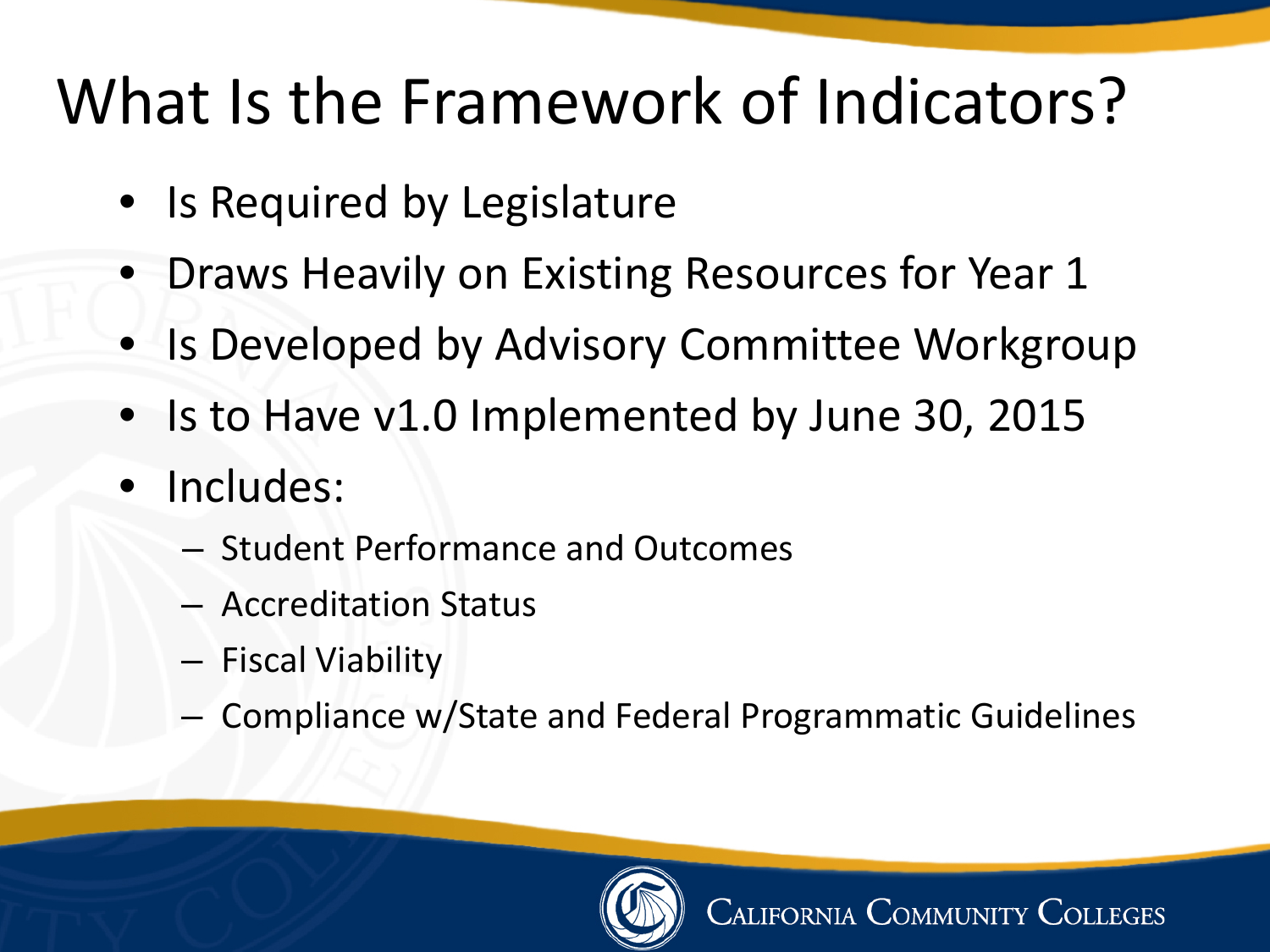# Indicators Continued

- Initial Recommendation from Advisory Committee Completed
- Reviewed at Consultation Council on February 19
- Recommendation from Advisory Committee on Goals Framework Requirement, Including Timeline, March 9
- Data for Colleges Being Assembled by CCCCO and Sent to Colleges in March
- Framework of Indicators to BOG for Action March 16

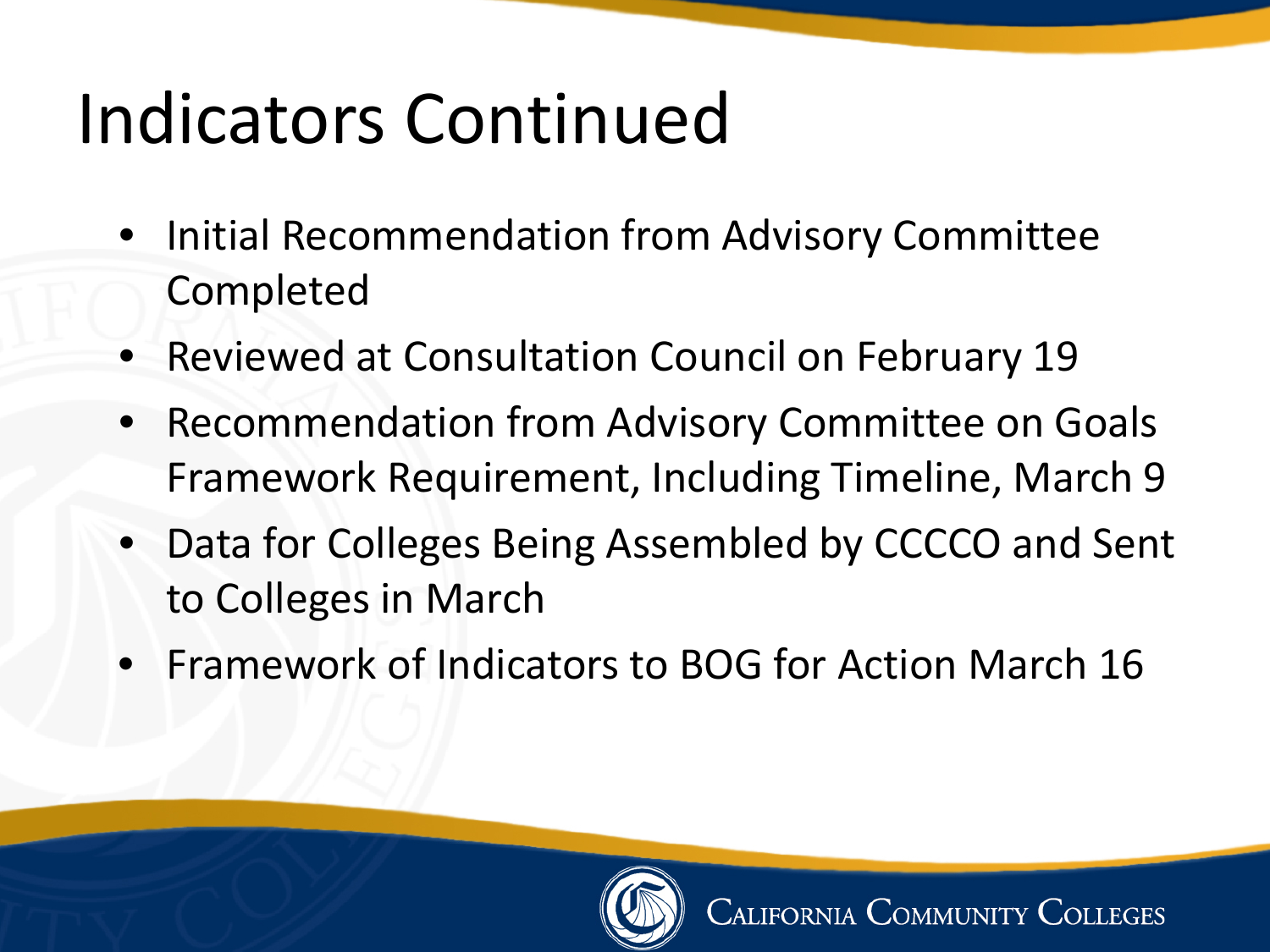## Indicators Continued

- Workshops in Northern, Central, and Southern Parts of the State Begin in March
	- Review Indicators
	- Discuss Processes for Local Goal Setting
	- Teams from Colleges Encouraged to Attend and Develop Specific Plans for Goal Setting Process
- Indicators Workgroup is Developing Recommendations for Year 2

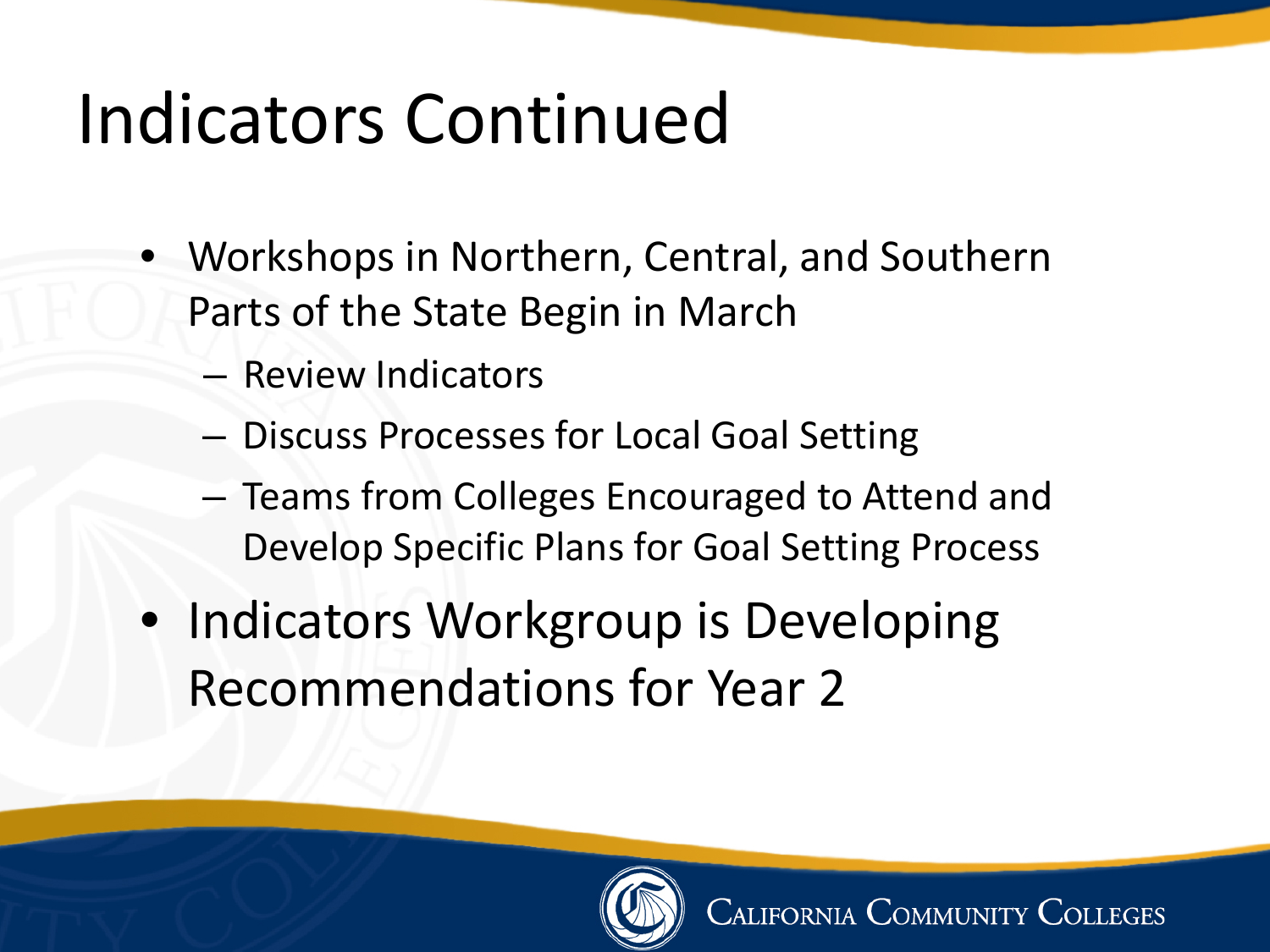### What Is the Focus of the Professional Development Component?

- Disseminate Effective Practices for Institutional Effectiveness
- Identify Pitfalls to Avoid
- Include an Online Clearinghouse Supplemented by Regional Workshops

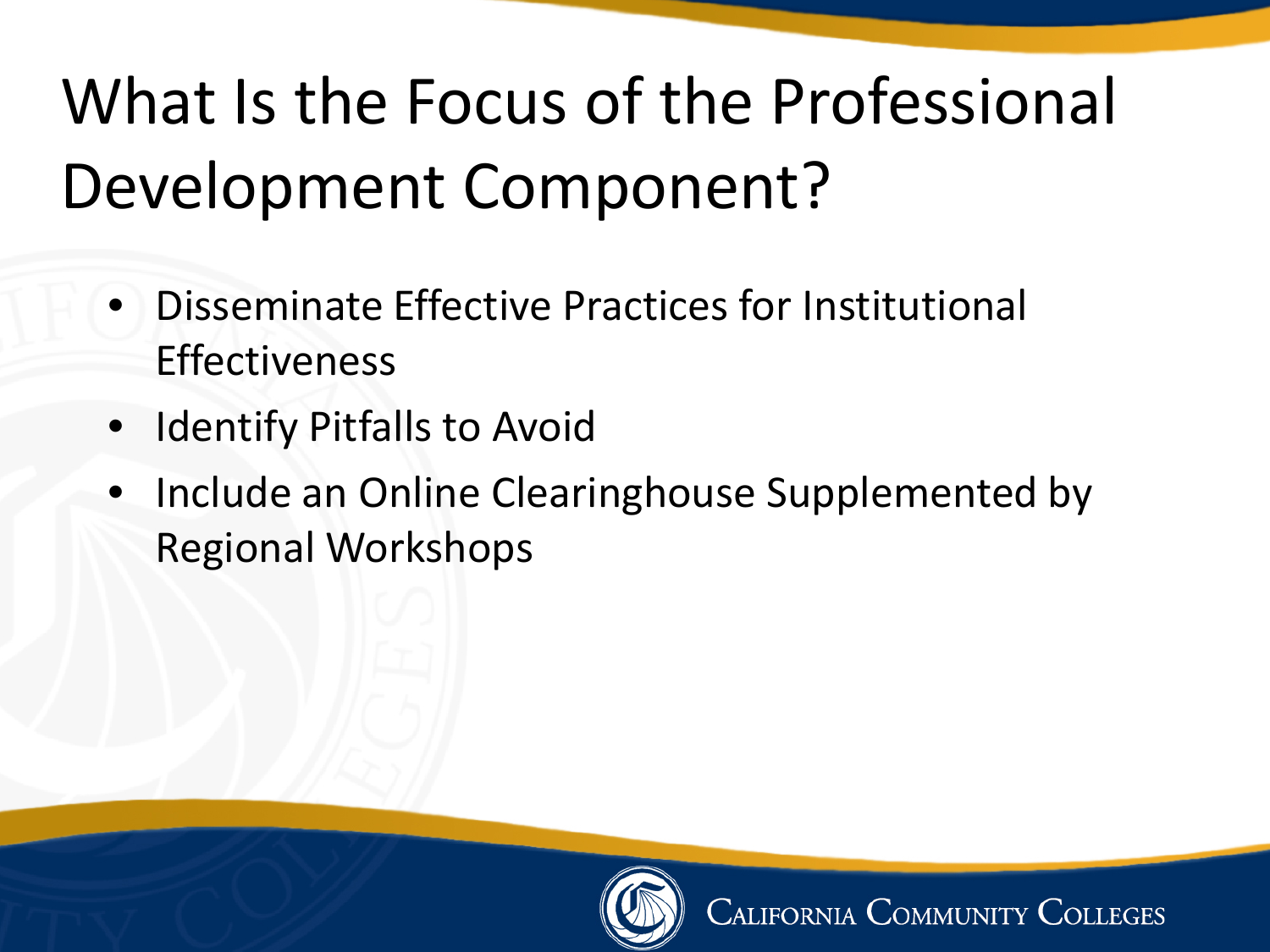# What Is the Online Clearinghouse?

- Coordinated by Success Center for California Community Colleges
- Pulls Together Hundreds of Existing Resources by Topic (e.g., Integrated Planning, SLO Assessment, Board Governance, etc.), Highlighting Exemplary Practices
- Will Explore Modern Tools Such As Predictive Analytics (like Netflix and Amazon)

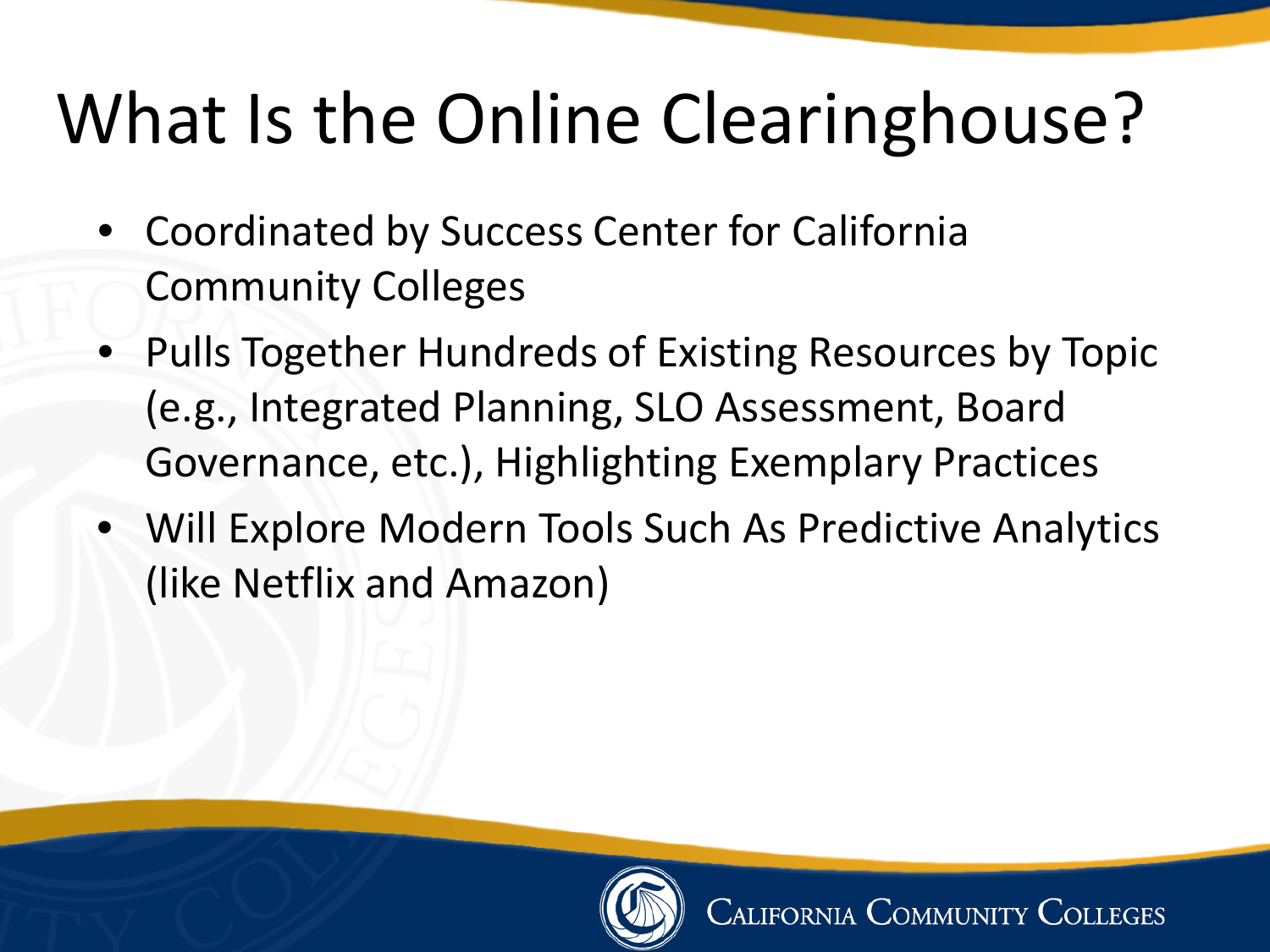#### Professional Development Regional Workshops

- Complement Online Clearinghouse
- Host in the Northern, Central and Southern Parts of the State
- Coordinate and Co-present with Other Statewide Organizations Whenever Possible
- Start in March 2015

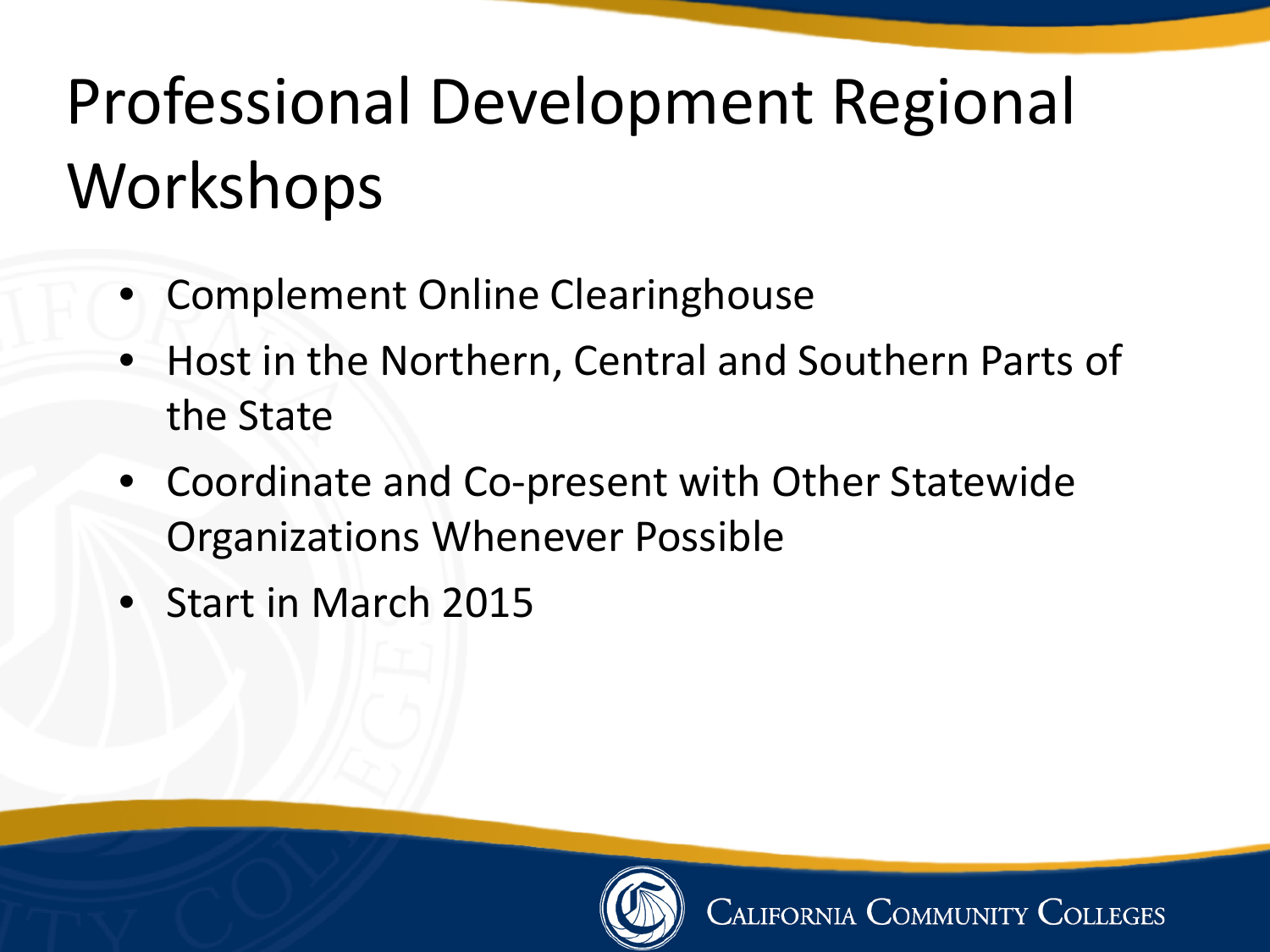### Professional Development Regional Workshop Topics in Spring/Summer

- What Is IEPI?
- What Are the New Indicators and the Goals Colleges Need to Set for Them This Spring?
- Other Possible Topics:
	- Student Support Redefined
	- Disaggregating Data Requirements in New Standard 1.B.6 and Best Practices
	- Enrollment Management

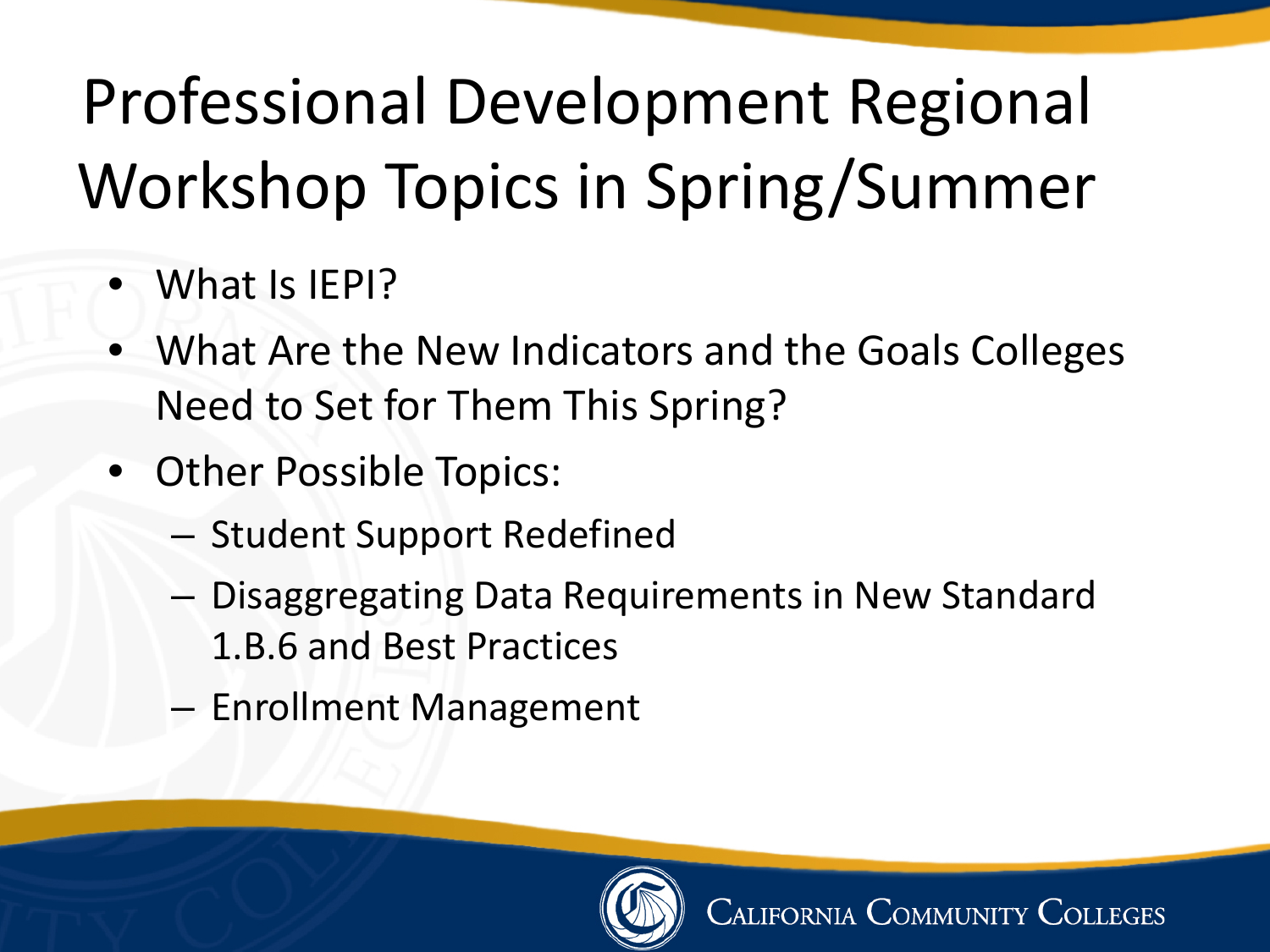How Will the Partnership Resource Team (Technical Assistance) Visits Be Structured? Team Members' Expertise Designed to Match College Needs Not Just a Single Visit: Each Team Commits to 3 Visits or More As Needed. Designed to:

- Understand Issues and Identify Scope of Support
- Help College Develop Ideas for Innovation and Effectiveness Plan in Areas Such As:
	- Accreditation Issues
	- Budget, Fiscal, and Audit Issues
	- Integrated Planning
	- Board Governance
	- SLO Assessment Tools and Processes
- Follow Up Support As Needed

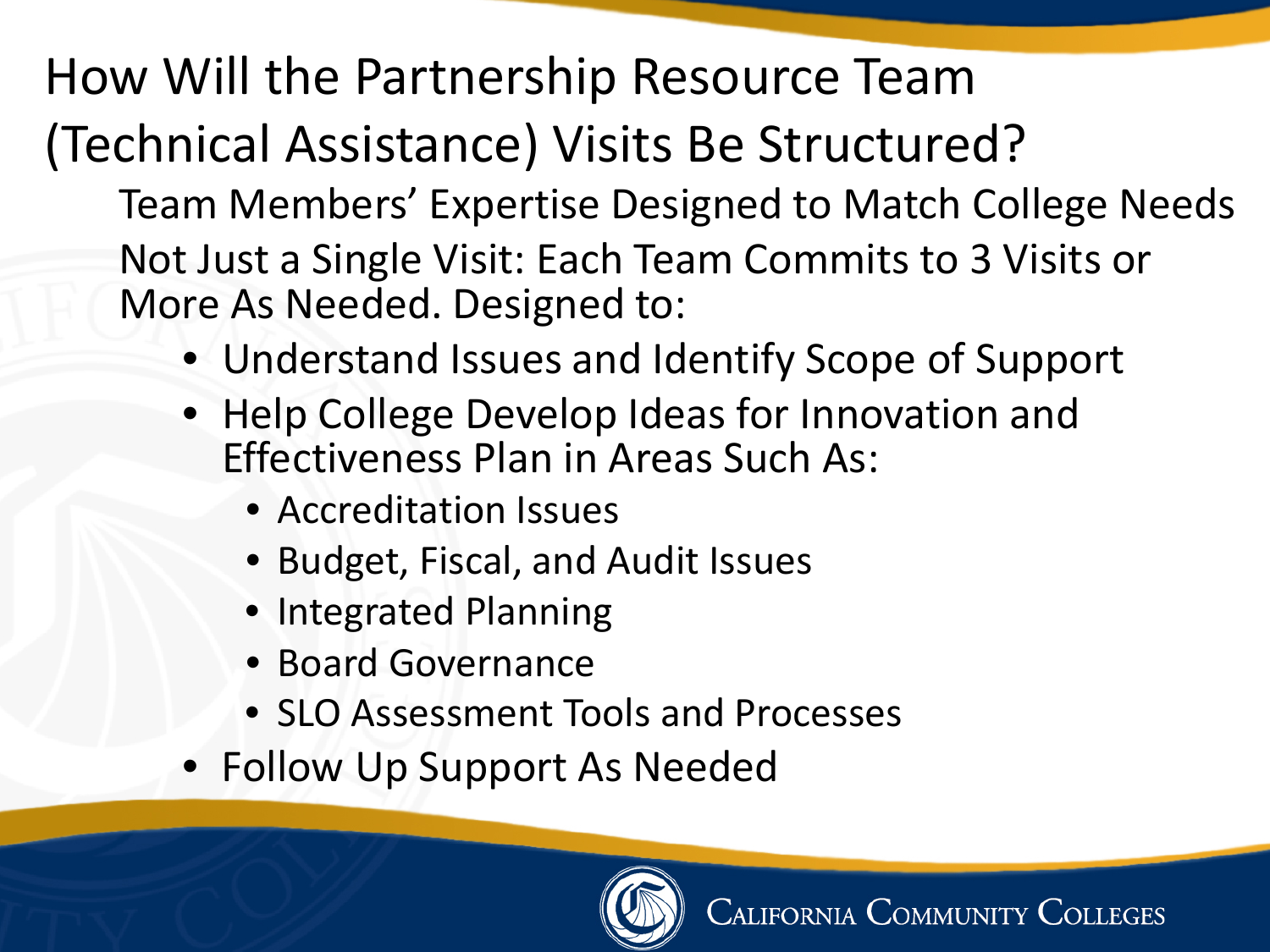#### Partnership Resource Teams

- Grants of Up to \$150,000 as Seed Money to Expedite Implementation of College's Innovation and Effectiveness Plan (Available until Funds Run Out)
- College CEO Completes Short Letter of Interest
- Review of Letters of Interest from College CEOs Begins March 12<sup>th</sup>
- Team Visits Start in April 2015

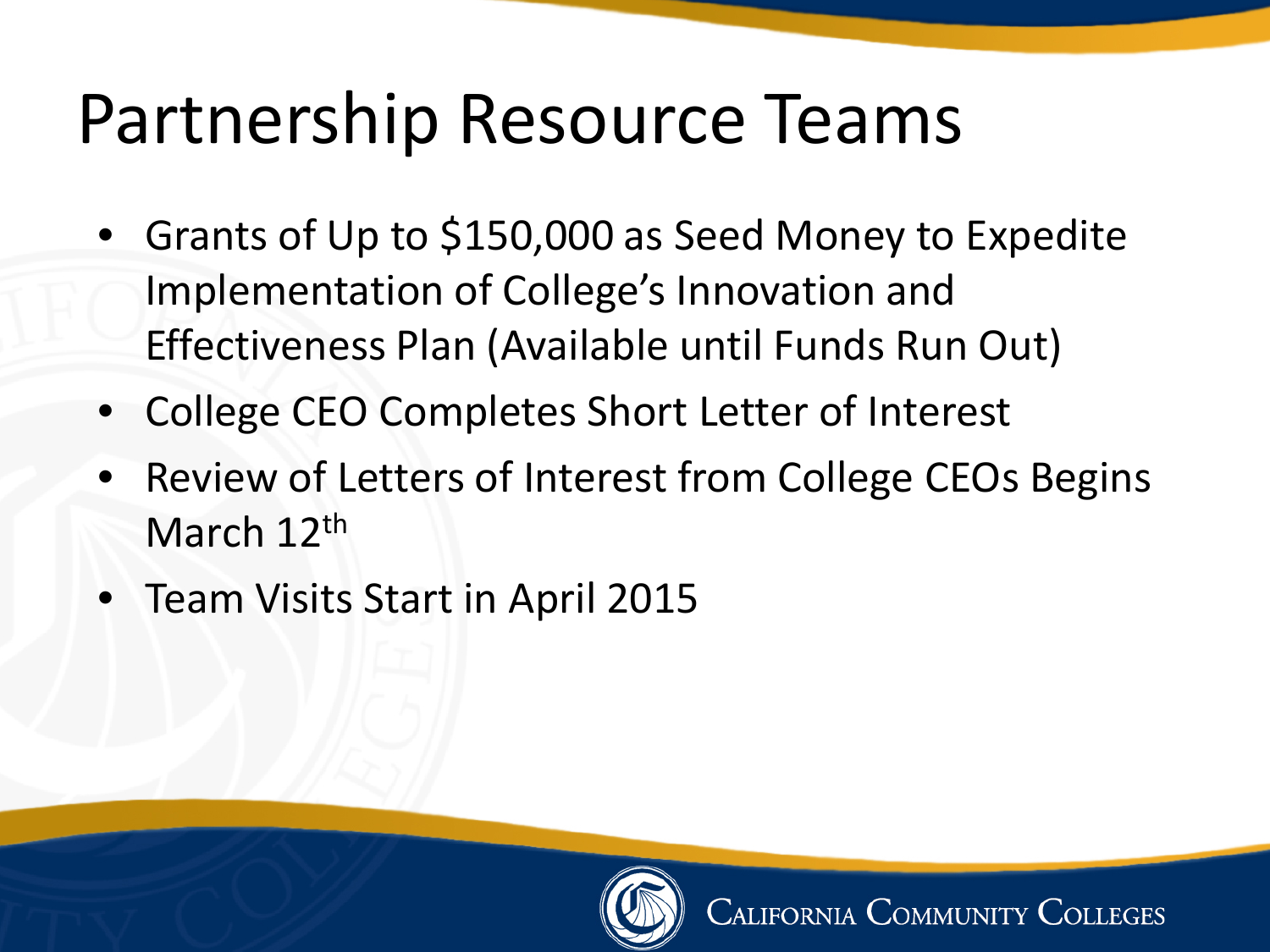### What We Need from You

- Provide Input and Feedback to Your Organizational Representatives on the Advisory Committee
- Identify Topics You Would Like Covered in Professional Development
- Volunteer for the Partnership Resource Team Pool
- Express Interest in a Technical Assistance Visit